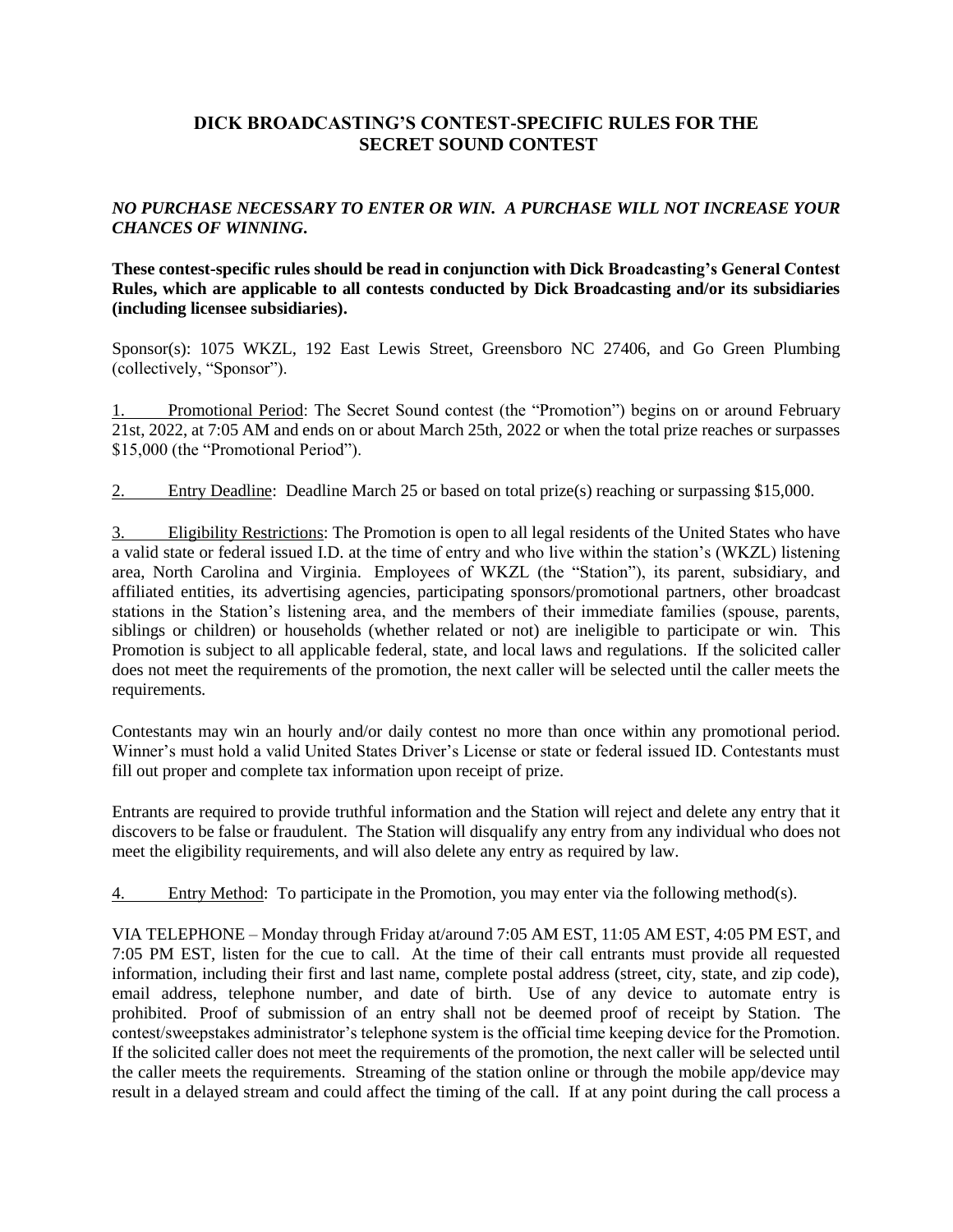call is disconnected or dropped, the station reserves the right to move on to another caller as a contestant for the prize. Callers must identify the specific sound and specific action of the sound. If a caller wins before the last call time of the day, a new sound will begin the following morning at 7:05 AM EST.

Clues to the sound will be given out to the public via billboards at the following locations in Greensboro:

1501 E Bessemer Ave 1440 S Elm-Eugene St 200 E. Seneca Rd 300 E Meadowview Rd 2100 Lawndale Dr 1766 Mt Hope Church 4708 W Gate City BLVD

5. Prizes: The total prize(s) jackpot for the entire promotion period will meet or exceed \$15,000

# 6. Odds of Winning:

Odds of winning depend upon the number of phone calls received at the corresponding times.

### 7. Winner Selection and Notification:

Decisions of Station management with respect to the Promotion are final.

Winners will be notified immediately if they correctly identify the sound. Clues and past guesses will be posted at 1075kzl.com. Winners have thirty (30) days to claim the prize at WKZL 192 East Lewis Street, Greensboro, NC 27406.

### 8. Conditions:

a. Payment of all federal, state and local taxes are solely the responsibility of the winner(s). Winner(s) will be required to complete and submit an IRS Form W-9 or the equivalent including a winner's full Social Security Number for receipt of any prize valued at \$600 or more or for any prizes awarded by the station conducting the Promotion (in combination with any prizes won in Promotions run by any other DBC radio station) in a calendar year with an aggregate value of \$600 or more. Failure to submit a completed W-9 or equivalent will result in disqualification and forfeiture of the prize.

b. Participating in the Promotion and acceptance of a prize constitutes the winner's and guest's (where applicable) permission for the DBC or its agents to photograph, film and record each winner, and to use his/her name, address (city and state), likeness, photograph, voice, biographical information and/or any statements made by him/her regarding the Promotion or its sponsors for purposes of trade, publicity or promotion without additional financial or other compensation, and, DBC may, where legal, require a winner (and guest or travel companion, where applicable) to sign a publicity release confirming such consent prior to acceptance of the prize. It is the responsibility of the winner(s) to ensure that their guest(s) or travel companion(s) sign and return any required release. In the case of a conflict in this paragraph 3 b and any similar paragraph in contest specific rules the general specific rules will govern.

c. To the fullest extent permitted by law, by participating in the Promotion, you: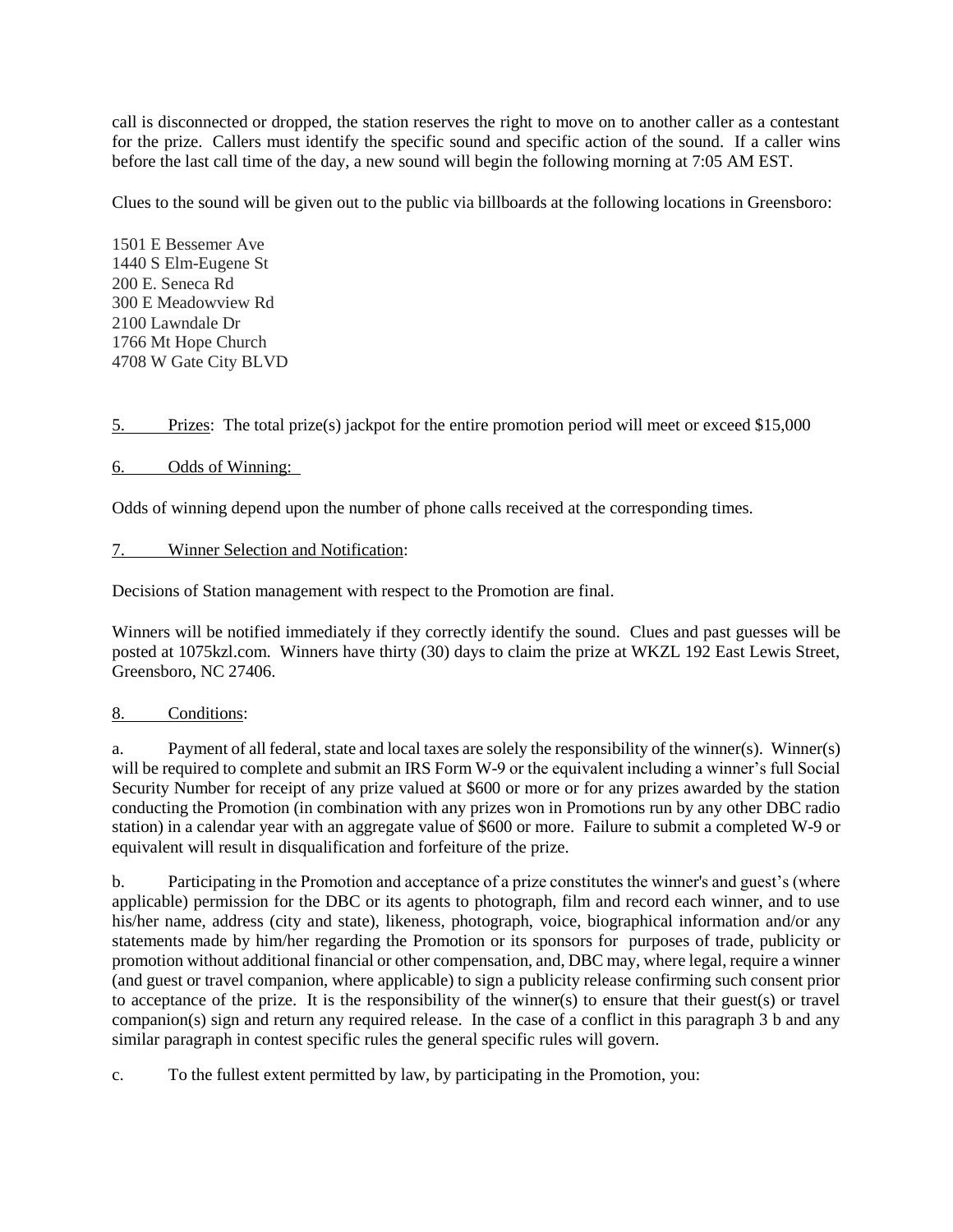i. agree to grant DBC a non-exclusive, perpetual, worldwide license to edit, telecast, exhibit, rerun, reproduce, use, syndicate, license, print, distribute and otherwise exploit any items (including any photos, videos, audio, or written material) submitted as part of your contest entry (the "Materials"), or any portion thereof, in any manner and in any and all formats and media now known or hereafter devised, without payment to you or any third party;

ii. acknowledge that DBC reserves the right, in its sole discretion, not to use the Materials at all; and

iii. represent and warrant that: you are at least as old as the age of majority in your state; you have the full legal right, power and authority to grant to DBC the license provided for herein; you own or control the complete exhibition and other rights to the Materials you submitted for the purposes contemplated in this license; you are either the parent (or legal guardian) of any minor featured in the Materials or have received the express consent of the parent (or legal guardian) for any such minor to appear in the Materials and to enter the minor's likeness in the Materials in the contest; and neither the Materials nor the exercise of the rights granted herein shall infringe upon or violate the right of privacy or right of publicity of, or constitute a libel or slander against, or violate any common law or any other right of, any person or entity.

d. Prior to awarding any prize or prize certificate, and depending on the nature of the prize and eligibility requirements of the Promotion, DBC in its sole discretion may require verification of Promotion winner or winners' identification by a showing of valid government-issued photo identification.

e. To the fullest extent permitted by law, by participating and/or accepting a prize, entrants, winner(s) and guests (if applicable) agree to release and hold harmless the station conducting the Promotion, its sponsor(s) and promotional partner(s), its advertising and promotion agencies, any social media platform utilized in the conduct of the Promotion (including but not limited to Facebook, Inc.) and each of their respective parent, subsidiary and affiliated entities, and the officers, shareholders, directors, employees, agents, representatives, successors, and assigns of each of them (collectively, the "Released Parties") against any and all claims or liability arising directly or indirectly from the prize or participation in the Promotion. DBC may also require eligible Promotion winner(s) and their guests or travel companions, if any (as well as each of their parent(s) or legal guardian(s), if winner(s), guest(s) or travel companion(s) are under the age of majority in their state of residence), to sign a liability release confirming such consent. It is the responsibility of the winner(s) to ensure that their guest(s) or travel companion(s) sign and return any required release.

f. The station conducting the Promotion, in its sole discretion, reserves the right to disqualify any person (and all of their entries) from this Promotion if he or she tampers with the entry process, the operation of the Promotion, or the operation of the station's website, Facebook Page, and/or any other social networking site used in the Promotion, or is otherwise in violation of the rules. The station conducting the Promotion further reserves the right, at its sole discretion, to modify, cancel, terminate or suspend the Promotion, or any part of it, if it is not capable of completion as planned or if any fraud, technical failures or any factor beyond the station's control, including infection by computer virus, bugs, tampering, unauthorized intervention or technical failures of any sort, corrupt or affect the administration, security, fairness, integrity or proper conduct of the Promotion as determined by the station in is sole discretion. Any attempt by an entrant or any person to deliberately damage any station website, Facebook Page, and/or any other social networking site used in the Promotion or to undermine the legitimate operation of this Promotion may be a violation of criminal and civil laws. Should such an attempt be made, the DBC reserves the right to seek full prosecution and/or damages from any such individual to the fullest extent permitted by law. The station's failure to enforce any term of these Official Rules shall not constitute a waiver of this provision. If due to circumstances beyond the control of the station conducting the Promotion, any competition or prize-related event or travel is delayed, rescheduled, postponed or cancelled, the station